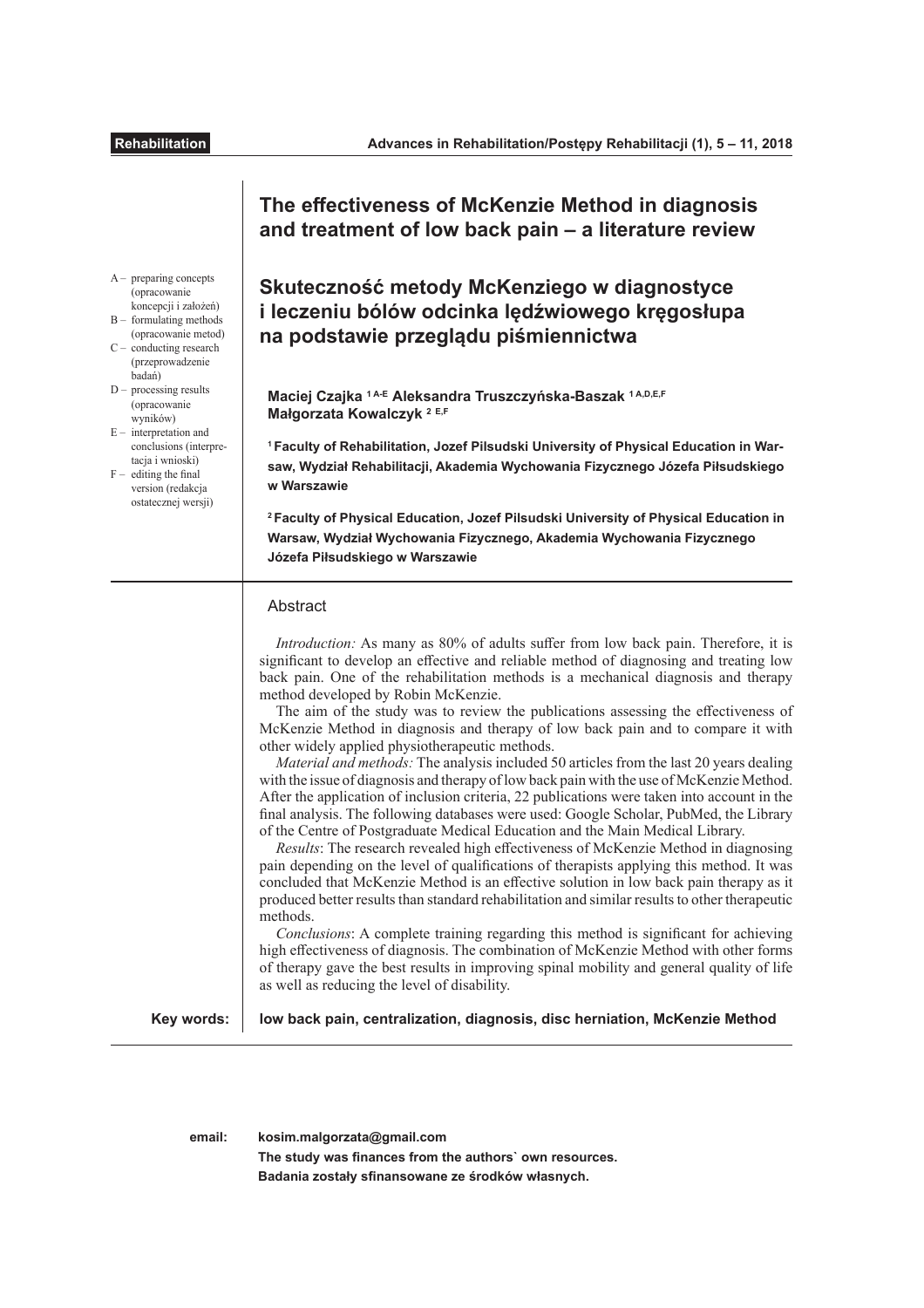#### **Streszczenie**

*Wstęp*: Bóle odcinka lędźwiowego kręgosłupa dotykają nawet 80% osób dorosłych, dlatego też istotne jest opracowanie skutecznej i powtarzalnej metody diagnostyki oraz terapii bólów odcinka lędźwiowo-krzyżowego. Jednym ze sposobów rehabilitacji jest metoda mechanicznego diagnozowania i terapii opracowana przez Robina McKenziego.

Celem pracy było dokonanie przeglądu literatury oceniającej skuteczność metody McKenziego w diagnostyce oraz leczeniu dolegliwości bólowych odcinka lędźwiowo- -krzyżowego kręgosłupa oraz porównanie metody McKenziego z innymi powszechnie stosowanymi metodami fizjoterapeutycznymi.

*Materiał i metody:* Dokonano analizy 50 artykułów z ostatnich 20 lat z zakresu diagnostyki oraz leczenia dolegliwości bólowych odcinka lędźwiowego kręgosłupa metodą McKenziego. Po zastosowaniu kryteriów wyłączenia do ostatecznej analizy użyto 22 publikacje. Wykorzystano bazy: Google Scholar oraz PubMed, Biblioteki Centrum Medycznego Kształcenia Podyplomowego oraz Głównej Biblioteki Lekarskiej.

*Wyniki:* Badania wykazały wysoką efektywność metody McKenziego w diagnostyce zespołów bólowych, zależną od poziomu kwalifkacji terapeutów zajmujących się metodą McKenzie. Metoda McKenziego okazała się być skutecznym rozwiązaniem w leczeniu dolegliwości bólowych odcinka lędźwiowo kręgosłupa, osiągając lepsze wyniki niż standardowa rehabilitacja oraz porównywalne rezultaty z innymi metodami terapeutycznymi.

*Wnioski:* Istotne jest pełne szkolenie w metodzie by uzyskiwać wysoką skuteczność diagnozy. Połączenie metody McKenziego z innymi terapiami dało najlepsze efekty w poprawie ruchomości kręgosłupa, ogólnej jakości życia pacjentów oraz zmniejszaniu poziomu niepełnosprawności.

**Słowa kluczowe:**

**ból odcinka lędźwiowego, centralizacja, diagnostyka, dyskopatia, metoda McKenziego**

## **Introduction**

Back pain caused by degenerative changes is experienced by as much as 70% of the population. In approximately 20-60% of these individuals, this pain is chronic [1,2]. It results in long-term disability which generates considerable costs of treatment in the national budget [3]. The occurrence of specifc, neuropathic pain is a signifcant aspect of chronic syndromes of the sacro-lumbar region. It results from damage and compression of neuron or pathological changes in neurons itself. The pain may continue even when the causes disappear [4]. The treatment of neuropathic pain still remains a serious challenge. In Poland, chronic back pain syndromes are the reason for 30% of all the short and long term disabilities [5]. This problem is more and more common among young individuals who are professionally active [1,6]. Pharmacological treatment addresses only symptoms and carries a risk of overdose by a patient leading to adverse efects. Surgical treatment usually brings good results but approximately 18% of the patients required second

surgery [1]. Recurrence of complaints following the surgery is, to a large extent, caused by lack or limited activity of a patient after the operation [6,7]. Conservative treatment based on physiotherapy is the safest alternative for patients. Its efectiveness depends on an accurate and reliable diagnosis, on the basis of which a proper therapy can be implemented [8].

There are numerous physiotherapeutic methods which treat low back pain, e.g. classical physiotherapy based on therapeutic exercises, massage, physical therapy modalities, McKenzie Method, manual therapy, chiropractic manipulation, back school, etc. Finding an efective form of therapy is very difficult and, therefore, it is significant to conduct clinical research on the efectiveness of the therapies taking into account numerous aspects of a patient's health and level of ftness. McKenzie Method, also known as Mechanical Diagnosis and Therapy Method, is based on the analysis of pain patterns and mechanical factors bringing about back pain. The patient examination involves a structured interview and detailed evaluation during which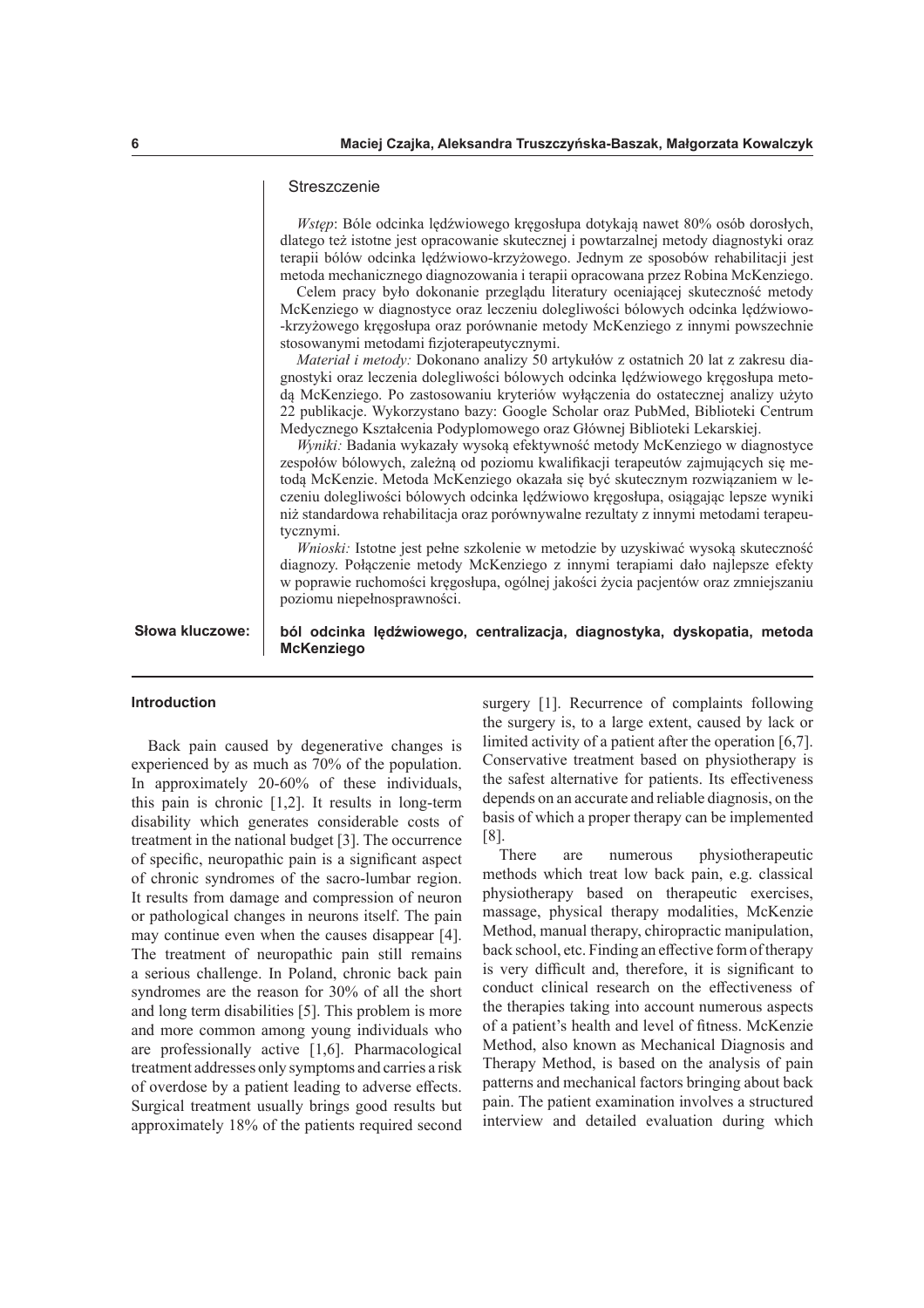single and then repeated movements in diferent directions and with diferent starting positions are performed. The therapist is constantly monitoring the symptoms and classifes the patient syndrome. McKenzie Method highlights the value of teaching the patient to deal with everyday back pain [10, 11].

The aim of the study was to assess the effectiveness of McKenzie Method in diagnosis and therapy of low back pain and to compare it with other widely applied physiotherapeutic methods on the basis of the literature review.

## **Material and methods**

The analysis included articles from the last 20 years dealing with the issue of diagnosis and therapy of low back pain with the use of McKenzie Method. The following databases were used: Google Scholar, PubMed, the Library of the Centre of Postgraduate Medical Education and the Main Medical Library. The review included 50 articles, out of which 22 publications were

taken into account in the detailed analysis. The following key words were applied: centralization, derangement syndrome, disc herniation, low back pain, McKenzie classifcation, McKenzie diagnosis, McKenzie method, peripheralization.

### **Results**

The study revealed high effectiveness of McKenzie Method in diagnosing pain syndromes (according to McKenzie classifcation), lumbar lateral shifts, clinical relevance of lateral shifts (infuence of lateral shift on particular symptoms), centralization (the migration of symptoms from a distal location towards the spine) and directional preference (towards centralization) as well as fnding diferences in the level of qualifcations of therapists using McKenzie Method [12–16]. The results of the analysed studies on the reliability and validity of diagnosis according to McKenzie Method are presented in table 1.

**Tab. 1.** Reliability and validity of diagnosing pain syndrome, relevance of lateral shift, centralization and directional preference according to McKenzie Method

|                                             | Razmjou [12]                                           | Kilpikoski [13]  | Morko<br>$[14]$          | Werneke<br>course $A+B$<br>$[15]$ | Werneke<br>course C<br>$[15]$ | Werneke<br>course D<br>$[15]$ | Donahue<br>[16]          |
|---------------------------------------------|--------------------------------------------------------|------------------|--------------------------|-----------------------------------|-------------------------------|-------------------------------|--------------------------|
| Study participants (n)                      |                                                        | 39               | 30                       | 1587                              |                               |                               | 49                       |
| Number of therapists/years of<br>experience | $\overline{c}$<br>$(12 \text{ and } 24 \text{ years})$ | (mean - 5 years) |                          | $47$ (mean - 14 years)            |                               |                               | $\overline{\phantom{a}}$ |
| Syndrome diagnosis                          | 93%                                                    | 95%              | 75%                      | 87%                               | 91%                           | 86%                           | $\overline{\phantom{a}}$ |
| The occurrence of lateral shift             | 78%                                                    | 77%              | $\overline{\phantom{a}}$ | 91%                               | 91%                           | 90%                           | 43%                      |
| Clinical relevance of lateral<br>shift      | 98%                                                    | 85%              | $\overline{\phantom{a}}$ | $\overline{\phantom{0}}$          | $\overline{\phantom{a}}$      | $\overline{\phantom{a}}$      | $\overline{\phantom{a}}$ |
| Centralization                              | $\overline{\phantom{a}}$                               | 95%              | $\overline{\phantom{a}}$ | 81%                               | 79%                           | 72%                           | $\overline{\phantom{a}}$ |
| Directional preference                      |                                                        | 90%              | 100%                     | 82%                               | 77%                           | 77%                           | $\overline{\phantom{a}}$ |

The studies comparing McKenzie Method with selected therapeutic methods according to the Roland-Morris Disability Questionnaire (RMDQ) revealed that when an average level of disability was diagnosed in patients prior to the therapy, a low level of disability was noted after the implementation of McKenzie Method, back school, chiropractic manipulation and educational booklet [17-19]. Moreover, in case the level of disability was low

before the implementation of McKenzie Method and manual therapy, it disappeared after both therapies were applied [20]. The results achieved after the implementation of McKenzie Method were similar to the results obtained by means of other methods. The comparison of McKenzie Method and selected therapeutic methods according to the Roland-Morris Disability Questionnaire (RMDQ) is presented in table 2.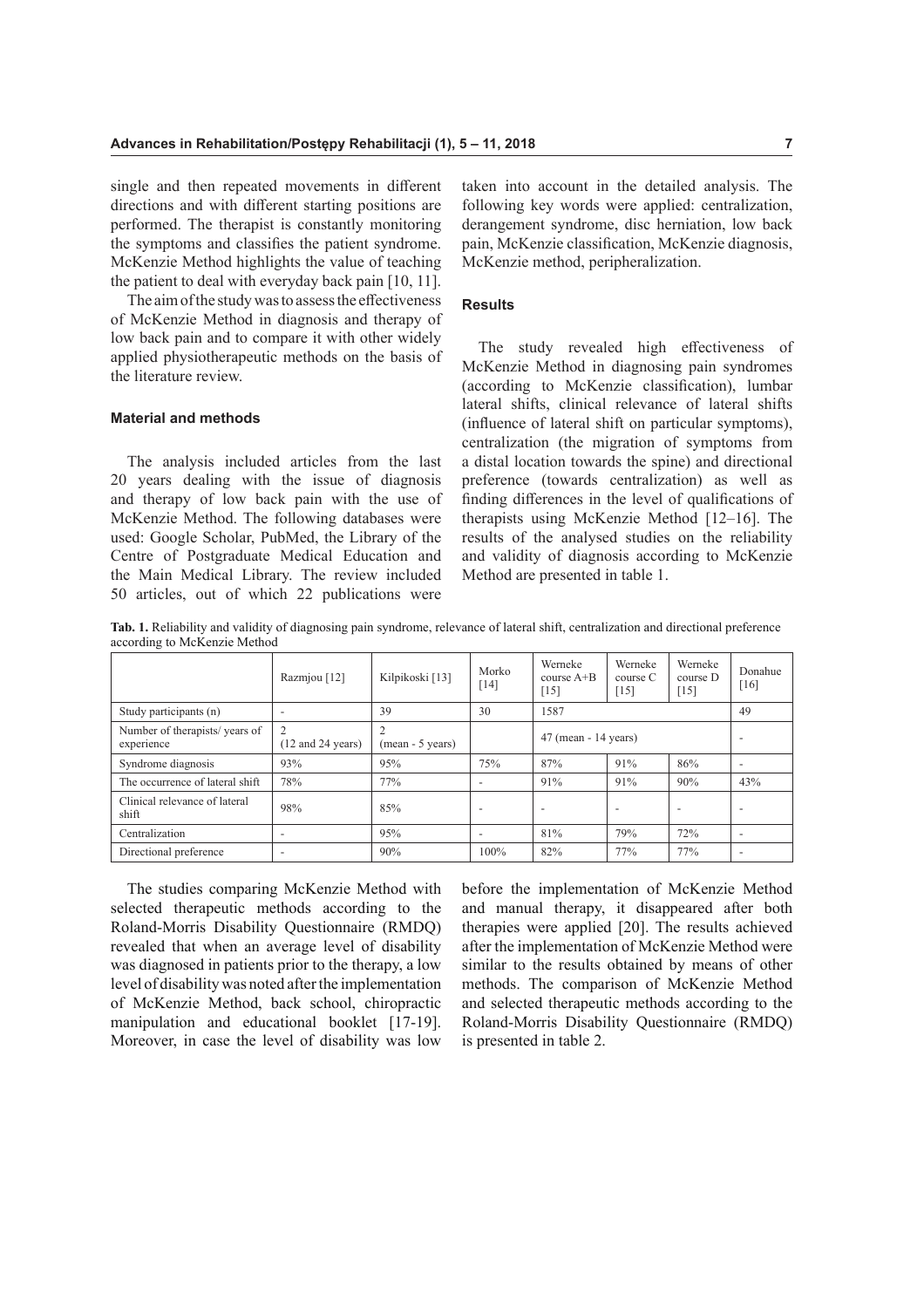|                         |                 | R-M before<br>the therapy | $R-M$<br>after the therapy | R-M after<br>3-4 weeks   | R-M after<br>8 weeks     | R-M after<br>3 months    | R-M after<br>6 months    |
|-------------------------|-----------------|---------------------------|----------------------------|--------------------------|--------------------------|--------------------------|--------------------------|
|                         | McKenzie        | 11.32                     | $\overline{\phantom{a}}$   | 6.20                     | $\overline{\phantom{a}}$ | 7.12                     | 6.77                     |
| Garcia <sup>[17]</sup>  | Back school     | 11.08                     | $\overline{\phantom{a}}$   | 8.15                     | $\overline{\phantom{a}}$ | 8.39                     | 8.12                     |
| Machado <sup>[18]</sup> | McKenzie        | 13.70                     | 8.40                       | 4.60                     | $\overline{\phantom{a}}$ |                          | $\overline{\phantom{a}}$ |
|                         | First-line care | 13.50                     | 9.00                       | 4.50                     | $\overline{\phantom{a}}$ |                          | $\overline{\phantom{a}}$ |
| Paatelma [20]           | McKenzie        | 9.00                      | $\overline{\phantom{a}}$   | $\overline{\phantom{a}}$ | $\overline{\phantom{a}}$ | 1.00                     | 0.00                     |
|                         | Manual therapy  | 9.00                      | $\overline{\phantom{a}}$   | $\overline{\phantom{0}}$ | $\overline{\phantom{a}}$ | 2.00                     | 1.00                     |
|                         | Booklet         | 8.00                      | $\overline{\phantom{a}}$   | $\overline{\phantom{a}}$ | $\overline{\phantom{a}}$ | 0.00                     | 1.00                     |
| Cherkin [19]            | McKenzie        | 12.20                     | $\overline{\phantom{a}}$   | 4.10                     | 4.10                     | $\overline{\phantom{a}}$ | $\overline{\phantom{a}}$ |
|                         | Chiropractice   | 12.10                     | $\overline{\phantom{a}}$   | 3.70                     | 3.10                     |                          | $\overline{\phantom{a}}$ |
|                         | Booklet         | 11.70                     | $\overline{\phantom{a}}$   | 4.90                     | 4.30                     |                          | $\overline{\phantom{a}}$ |

**Tab. 2.** Assessment of disability level before and after the application of McKenzie Method assessed with the Roland-Morris Disability Questionnaire. 0-3 – lack of disability, 4-10 – low level of disability, 11-17 – average level of disability, 18-24 – high level of disability

The study that compared the effectiveness of McKenzie Method and selected physiotherapeutic methods according to Visual Analogue Scale (VAS) revealed a similar decrease in pain after fnishing the therapy with the use of McKenzie Method, back school, manual therapy, Mulligan sustained natural apophyseal glides (SNAGS), frst-line care and an educational booklet [17,18,20,21]. Worse values

of pain index were noted after the implementation of physical therapy modalities including massage, Transcutaneas Electrical Nerve Stimulation (TENS), laser therapy and stability exercises [22- 24]. The comparison of McKenzie Method with selected therapeutic methods according to VAS is presented in table 3.

**Tab. 3.** Comparison of the efectiveness of McKenzie Method and selected procedures in reducing pain according to VAS, i.e. selected physiotherapeutic methods, frst-line care and educational booklet

|                          |                            | VAS before<br>the therapy | VAS after<br>the therapy | VAS after<br>3 weeks     | VAS after<br>1 month     | VAS after<br>3 months    | VAS after<br>6 months    |
|--------------------------|----------------------------|---------------------------|--------------------------|--------------------------|--------------------------|--------------------------|--------------------------|
| Garcia<br>$[17]$         | McKenzie                   | 6.77                      | $\overline{\phantom{a}}$ | $\overline{\phantom{a}}$ | 4.14                     | 5.18                     | 5.09                     |
|                          | Back school                | 6.41                      | $\overline{\phantom{a}}$ | $\overline{\phantom{a}}$ | 4.39                     | 5.53                     | 5.19                     |
| Machado <sup>[18]</sup>  | McKenzie                   | 6.60                      | 3.50                     | 2.00                     | $\overline{\phantom{a}}$ | $\overline{\phantom{a}}$ | $\overline{\phantom{0}}$ |
|                          | First-line care            | 6.30                      | 3.70                     | 2.30                     | $\overline{\phantom{a}}$ | $\overline{\phantom{a}}$ | $\overline{\phantom{a}}$ |
|                          | McKenzie                   | 3.20                      | $\overline{a}$           | $\overline{a}$           | $\overline{\phantom{a}}$ | 1.00                     | 1.00                     |
| Paatelma <sup>[20]</sup> | Manual therapy             | 3.50                      | $\overline{\phantom{a}}$ | $\overline{\phantom{a}}$ | $\overline{\phantom{a}}$ | 1.80                     | 1.40                     |
|                          | <b>Educational</b> booklet | 3.70                      | $\overline{\phantom{a}}$ | $\overline{\phantom{a}}$ | $\overline{\phantom{a}}$ | 1.70                     | 2.20                     |
| Waqqar                   | McKenzie                   | 9.12                      | 1.46                     | $\overline{\phantom{a}}$ | $\overline{\phantom{a}}$ |                          | $\overline{\phantom{a}}$ |
| $[21]$                   | Mulligan SNAGS             | 8.85                      | 2.55                     | $\overline{\phantom{a}}$ | $\overline{\phantom{a}}$ | $\overline{\phantom{a}}$ | $\overline{\phantom{a}}$ |
| Probachta<br>$[22]$      | McKenzie                   | 5.60                      | 2.90                     | $\overline{\phantom{a}}$ | $\overline{\phantom{a}}$ | $\overline{\phantom{a}}$ | $\overline{\phantom{a}}$ |
|                          | Exercises                  | 5.30                      | 3.60                     | $\overline{\phantom{a}}$ | $\overline{\phantom{a}}$ | $\overline{\phantom{a}}$ | $\overline{\phantom{a}}$ |
| Plaskiewicz<br>$[23]$    | McKenzie                   | 6.96                      | 1.48                     | $\overline{\phantom{a}}$ | $\overline{\phantom{a}}$ | $\overline{\phantom{a}}$ | $\overline{\phantom{a}}$ |
|                          | modalities                 | 7.24                      | 3.00                     | $\overline{\phantom{a}}$ | $\overline{\phantom{a}}$ | $\overline{\phantom{a}}$ | $\overline{\phantom{a}}$ |
| Szulc<br>$[24]$          | McKenzie                   | 6.25                      | 2.05                     | $\overline{\phantom{a}}$ | $\overline{\phantom{a}}$ | 2.10                     | $\overline{\phantom{a}}$ |
|                          | McKenzie + MET             | 6.35                      | 2.05                     | $\overline{\phantom{a}}$ | $\overline{\phantom{a}}$ | 2.00                     | $\overline{\phantom{a}}$ |
|                          | modalities                 | 5.70                      | 5.25                     | $\overline{\phantom{a}}$ | $\overline{\phantom{a}}$ | 5.29                     | $\overline{\phantom{a}}$ |

The comparison of the effectiveness of McKenzie Method with selected physiotherapeutic methods according to Oswestry Disability Index (ODI) revealed a signifcant decrease in the results after the implementation of McKenzie Method alone, the combination of McKenzie Method and Muscle Energy Techniques (MET) and Mulligan

SNAGS, while no significant differences were noted after modalities [21,22,24,25]. The results of the comparison according to ODI are presented in table 4.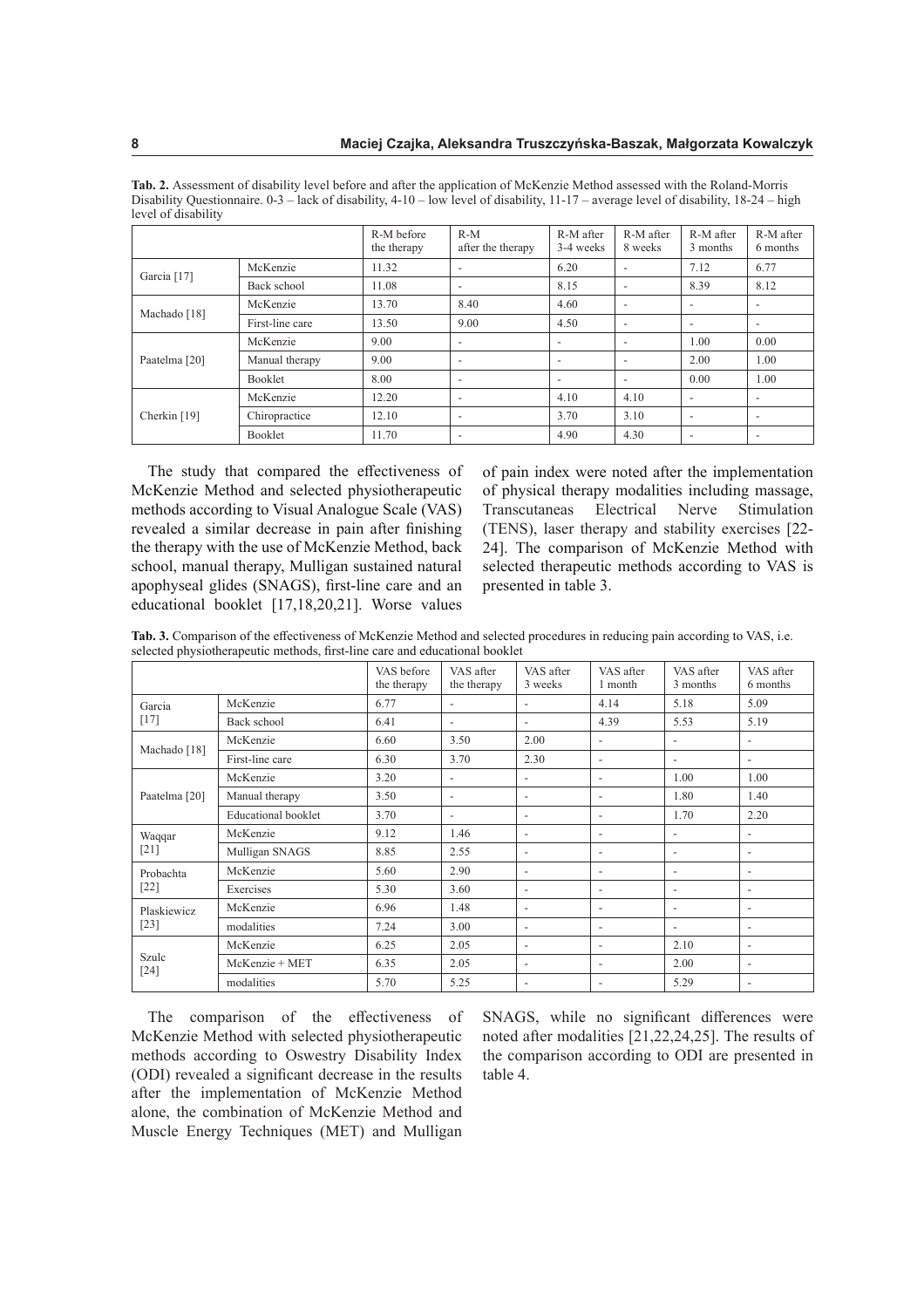|                           |                  | ODI before the therapy   | ODI after the therapy    | Improvement in ODI       |
|---------------------------|------------------|--------------------------|--------------------------|--------------------------|
| Szulc $[24]$              | McKenzie         | 28.35                    | 10.90                    | $\overline{\phantom{a}}$ |
|                           | $McKenzie + MET$ | 24.30                    | 9.30                     | $\overline{\phantom{a}}$ |
|                           | Physiotherapy    | 31.20                    | 29.20                    | $\overline{\phantom{a}}$ |
| Waqqar $[21]$             | McKenzie         | 73.82                    | 6.24                     | $\overline{\phantom{a}}$ |
|                           | Mulligan SNAGS   | 73.75                    | 7.05                     | $\overline{\phantom{a}}$ |
| Kochański [25]            | McKenzie         | 54.96                    | 10.80                    | $\overline{\phantom{a}}$ |
|                           | Physiotherapy    | 59.60                    | 26.56                    | $\overline{\phantom{a}}$ |
| Probachta <sup>[22]</sup> | McKenzie         |                          | $\overline{\phantom{a}}$ | $-7.90$                  |
|                           | Exercises        | $\overline{\phantom{0}}$ | $\overline{\phantom{0}}$ | $-5.50$                  |

**Tab. 4.** Comparison of the efectiveness of McKenzie Method and selected physiotherapeutic methods in reducing disability according to Oswestry Disability Index

#### **Discussion**

In the study, articles regarding the application of McKenzie Method in diagnosis and therapy of low back pain were analysed. The study by Razmjou et al. and Kilpikoski et al. focused on the reliability and validity of the method. Both groups of researchers achieved very promising results in classifying patients to particular syndromes, i.e. in the study by Razmjou et al. the reliability was at the level of 97%, while in the research by Kilpikoski et al. it was 74% [12,13]. In the above-mentioned studies, slightly lower reliability was noted as far as lateral shift diagnosis is concerned (78% and 74%, respectively). In turn, Donahue et al. noted a very low level (47%) of intertester reliability regarding the diagnosis of lateral shift. However, it should be pointed out that therapists participating in this research were not qualifed in McKenzie Method but underwent only a short training related to lateral shift. The result may have been caused by the lack of qualifcations and experience in working with the use of this method [16], which proves considerable signifcance of training therapists in reaching a proper diagnosis [14,15].

Another issue analysed in our study was the efectiveness of McKenzie Method in treating low back pain compared to other therapeutic methods as well as supported with them. Machado and Probachta compared McKenzie Method to standard physiotherapeutic methods (massage, exercises, physical therapy modalities). Both studies produced contrasting results, i.e. in the research by Machado, therapy with the use of McKenzie Method did not bring about better results than standard rehabilitation (apart from the fact that patients sought medical help less frequently), while in the study by Probachta et al., a larger improvement in the disability level, pain level and the speed of recovery to professional life were noted in the case of McKenzie Method [18,22]. Among Polish researchers, Kochański et al. assessed the efectiveness of this method in dealing with back pain and noted higher effectiveness of McKenzie Method in reducing the disability level than physical modality modalities [25]. While comparing McKenzie Method with classical rehabilitation in terms of an improvement in the spinal range of mobility and pain level, Plaskiewicz noted a considerable advantage of the frst method [23].

The research carried out by Hosseinifar et al., which compared McKenzie Method with stability exercises, revealed higher effectiveness of stability exercises in reducing disability, while a decrease in pain remained at a similar level [26]. In their study, Petersen et al. compared McKenzie Method with dynamic strengthening exercises. The results were similar for both methods, while the application of McKenzie Method generated better results in reducing pain [27].

Petersen et al., Paatelma et al. and Cherkin et al. compared McKenzie Method with manual therapy and an educational booklet; however, in Petersen's study, McKenzie Method supported the other two therapeutic methods. Another crucial diference was constituted by the fact that only patients with symptoms of peripheralization or centralization (peripheralization – the migration of symptoms in the distal direction and their intensifcation, centralization – the return of pain symptoms from the distal part towards the spine as a result of repositioning of intervertebral disc within the fbrous ring) participated in the study conducted by Petersen. Neither in the study by Cherkin et al. nor in the research by Paatelma et al. was there any statistically signifcant diference between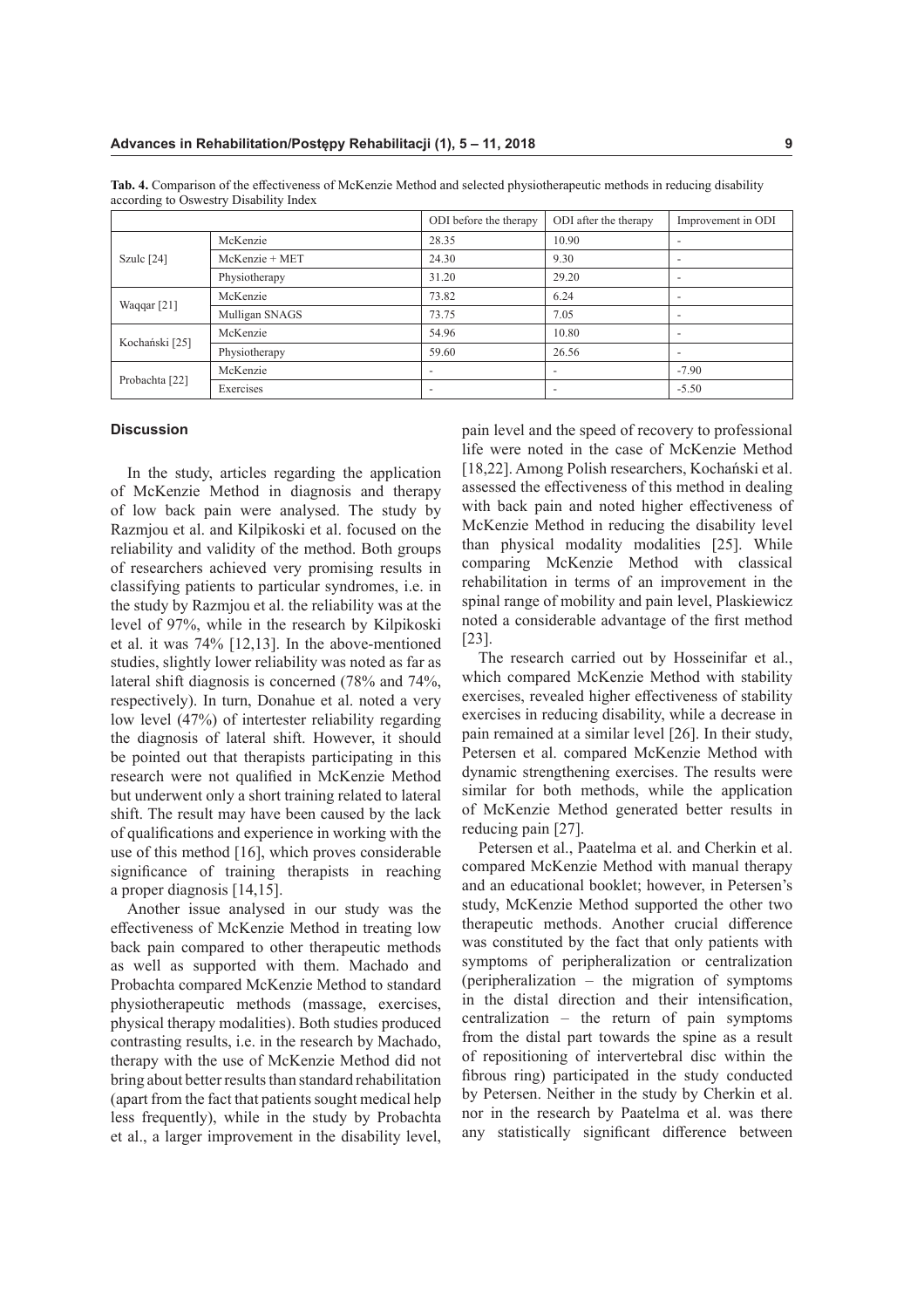manual therapy and McKenzie Method. However, in both studies the results were better than in the case of patients who used an educational booklet only. In his study, Petersen revealed slightly higher efectiveness of McKenzie Method. However, it could have been afected by the selection of patients, as the phenomenon of centralization is a good prognostic in patients undergoing therapy with the use of McKenzie Method [19,20,27].

Garcia et al. compared McKenzie Method with back school. Both groups achieved a signifcant improvement in the level of disability compared to the control group and, what is signifcant, this improved level was retained for the next 6 months. However, no diferences regarding the level of pain were noted after the application of these methods [17]. In turn, Waqqar et al. compared McKenzie Method with one of Mulligan's therapeutic methods. They revealed higher efectiveness of McKenzie Method in reducing pain and disability level. However, patients undergoing the therapy with Mulligan SNAGS achieved a higher increase in all the spinal ranges of motion [21].

Szulc et al. as well as Mbada et al. adopted a diferent approach than the previously cited researchers. They examined the efectiveness of McKenzie Method supported with other therapeutic methods. Szulc et al. applied MET described by Chaitow, while Mbada et al. implemented static and dynamic strengthening exercises. Supporting McKenzie Method with MET mainly led to an increase in the mobility of the segments of the spine. The application of both static and dynamic strengthening exercises led to an improvement in the level of disability, while adding dynamic exercises only signifcantly improved the quality of life. However, the patients' level of pain was similar to the one noted in the case of the implementation of McKenzie Method only [24,28].

Compared to physical therapy modalities, McKenzie Method produced better results in the majority of cases. The desired therapeutic efect was not achieved only in the research by Machado et al. [18]. Compared to other therapeutic methods, such as manual therapy, back school or Mulligan SNAGS, McKenzie Method gave similar results. Only in the group of individuals performing stability exercises, did the level of disability improve more than in the group undergoing therapy with McKenzie Method. However, compared to strengthening exercises, McKenzie Method led to a higher decrease in the level of pain. Compared to manual therapy, back school and Mulligan SNAGS, a decrease in the level of pain was very similar, while slightly bigger reduction in the level of disability brought about by the implementation of McKenzie Method was noted by Waqqar and Garcia [16,20]. In Petersen's study, McKenzie Method gave better results than manual therapy; however, it may be related to the profle of patients [28].

## **Conclusions**

- 1. The study revealed high efectiveness of McKenzie Method in diagnosing patients with low back pain.
- 2. McKenzie Method proved to be an efective tool for treating low back pain that gave better results than standard rehabilitation.
- 3. Compared to other therapeutic methods, McKenzie Method gave similar results in reducing pain and disability level and in increasing spine mobility.
- 4. The best therapeutic results were achieved by combining McKenzie Method with other physiotherapeutic procedures.

## **References**

- 1. Massalski Ł. System klasyfkacji zespołów bólowych kręgosłupa według metody McKenzie. Physiotherapy 2011;19(3):63-71.
- 2. Chou R, Qaseem A, Snow V, Casey D, Cross JT, Shekelle P, et al. Diagnosis and treatment of low back pain: a joint clinical
- practice guideline from the American College of Physicians and the American Pain Society. Ann Intern Med 2007;147(7):478-91. 3. Białachowski I, Stryła W. Analiza wybranych cech antropometrycznych i rodzaju pracy zawodowej u chorych z przepukliną jądra miażdżystego części lędźwiowej kręgosłupa. Post Rehab 2002;16:36-40.
- 4. Suchorzewski M, Wujtewicz M. Opioidy w leczeniu bólu neuropatycznego. Medycyna Paliatywna w Praktyce 2007;1(2):49-53.
- 5. Główny Urząd Statystyczny. Stan zdrowia ludności Polski http://stat.gov.pl/obszary-tematyczne/zdrowie/zdrowie/stan-zdrowia-ludnosci-polski-w-2014-r-,6,6.html [Dostęp 3.06.2017].